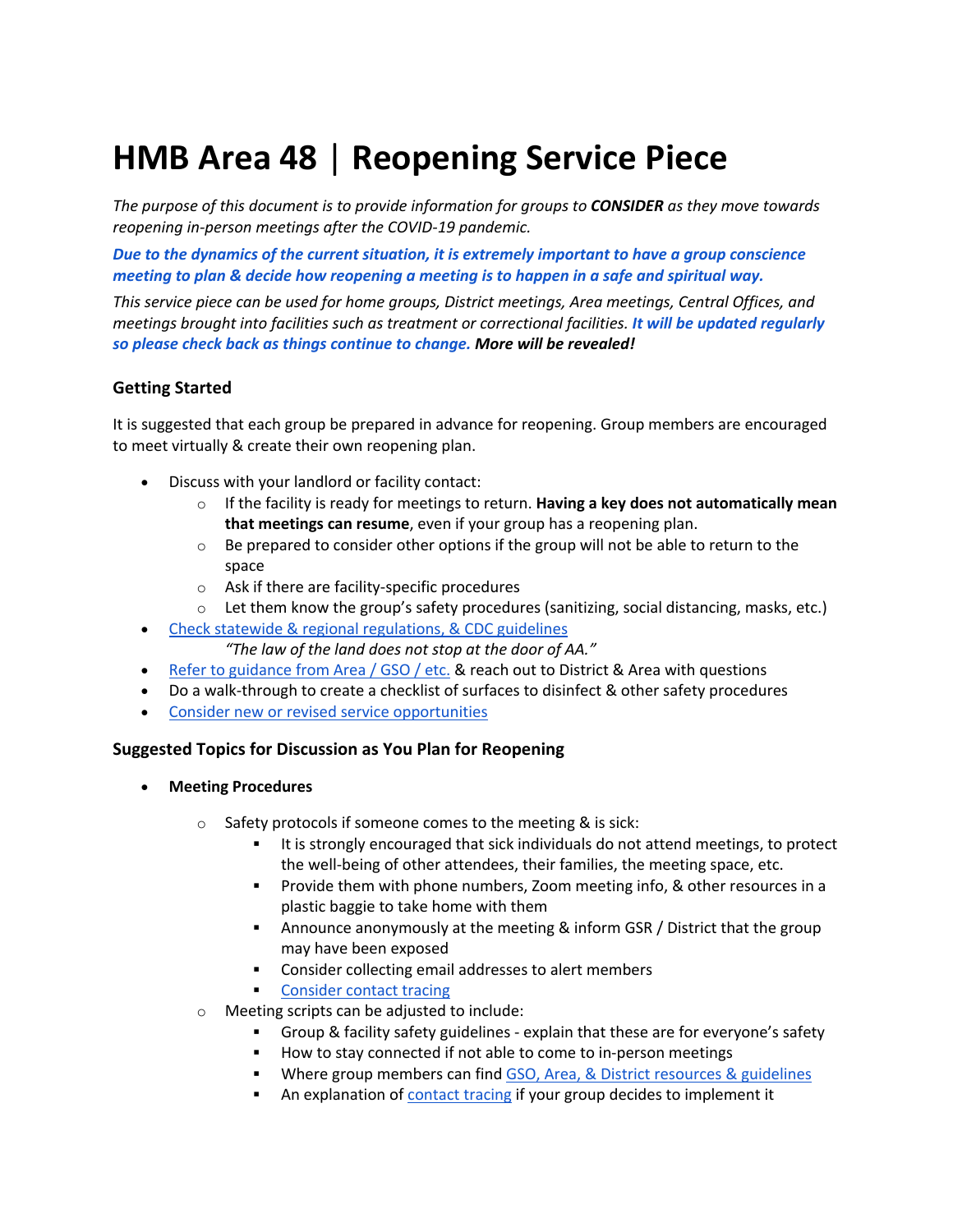- o Coffee / snacks:
	- **•** Consider suspending hospitality for the time being
	- § Consider a BYOB policy "Bring your Own Beverage"
	- **•** Consider having one person handle all hospitality while wearing PPE (face mask & gloves)
- o Literature:
	- Consider a BYOB policy "Bring your own Book"
	- Change format from passing book to one person reading
	- Disinfect shared literature before / after the meeting
	- **Consider alternatives to sharing copies of Grapevine / La Viña (or have at least a** 72 hour quarantine period for pre-owned or donated literature)
- o Newcomers:
	- § Pre-printed sheet of group members & phone numbers
	- Literature, phone numbers, pamphlets, & other resources in a plastic baggie
- o Anniversaries:
	- Consider how to handle coins, cake, cards, etc.
- o Finances:
	- Some of the items that the group discusses & determines to be requirements for reopening may require money (for example, the purchase of cleaning products or hand sanitizer). Ensure the group members and treasurer are informed of this.
- o Accessibility:
	- § Virtual option to increase accessibility
	- Small in-person meetings for homebound individuals & how to do so safely

#### • **Meeting Delivery Format**

- $\circ$  Discuss whether your meeting will continue as an online meeting, have a hybrid meeting, or meet in person only
- $\circ$  Consider offering an online meeting at a day/time that does not conflict with other meetings
- $\circ$  Consider adding a service position for chairing online meeting(s)
- $\circ$  Update your meeting information with the District & Area Records in order to be listed accurately
- $\circ$  Submit updated meeting information to Area Records at least 3 days prior to reopening. Online meeting change form: https://aahmbny.org/new-group-form-group-change-form
- **Accessibility - In-person Meetings with Virtual (online) Component**
	- o Consider costs & availability of technology, wifi, tech knowledge, etc.
- **Accessibility - In-person Meetings with Virtual (online) Component**
	- o Consider costs & availability of technology, wifi, tech knowledge, etc.
	- $\circ$  Consider whether the group will purchase their own account / technology or use a group member's.
	- o Consider the anonymity of those attending the in-person meeting
	- o Consider adding service position(s), e.g. virtual meeting host(s), "spiritual bouncer" for Zoom bombers, and/or technology chair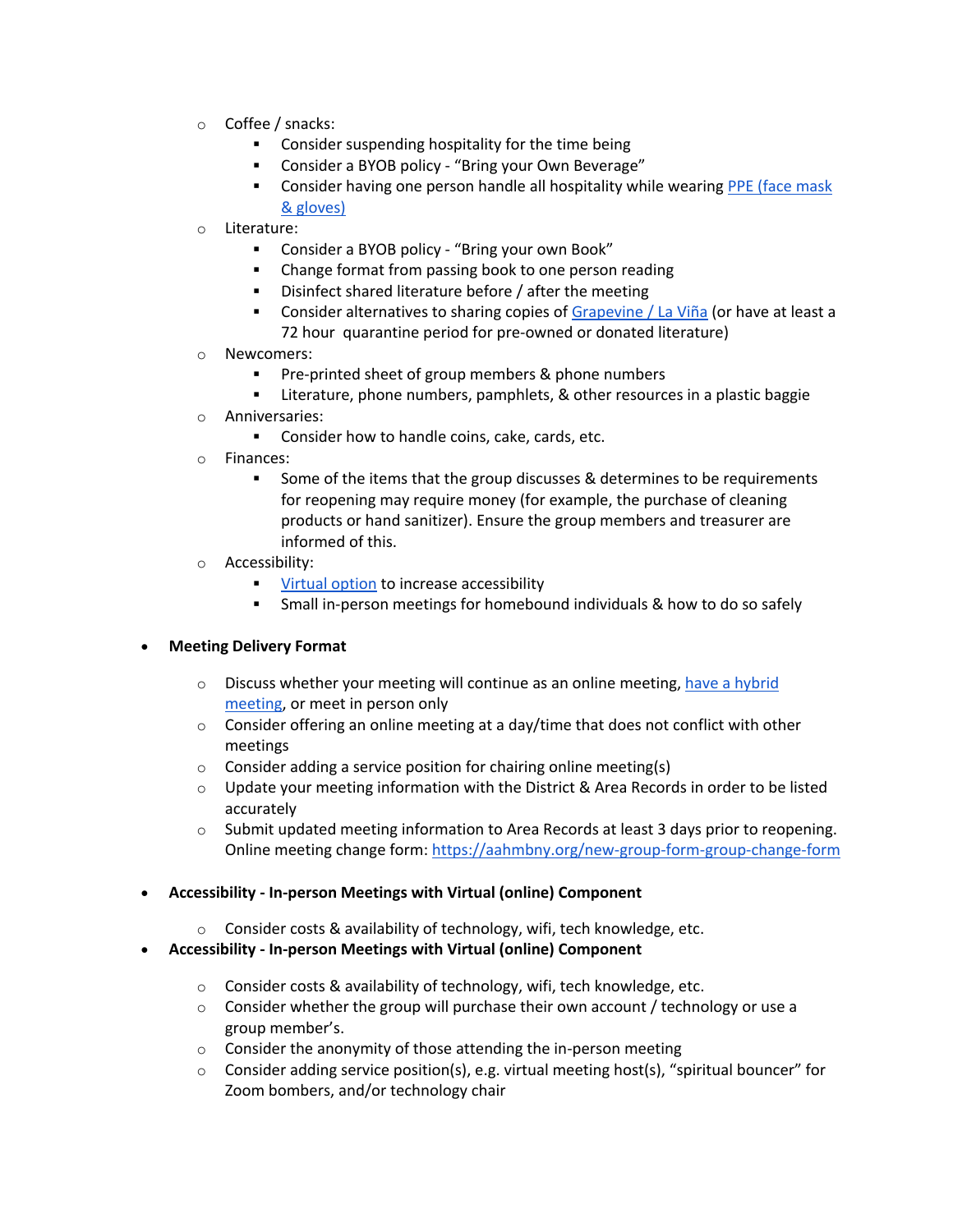### • **7th Tradition - How to Pass the Basket:**

- o Consider having one group member carry the basket around
- o Provide gloves to the Chair / Treasurer (or whoever handles the money)
- $\circ$  Consider digital options of contributing hand out cards with digital basket info

# • **PPE (Personal Protective Equipment)**

- $\circ$  Executive orders have been issued requiring everyone to wear masks or face coverings in public
- $\circ$  If someone does not wish to comply with wearing a mask, they could be brought outside the meeting space by two homegroup members to talk or given a list of phone numbers & virtual meetings
- $\circ$  Meetings could provide masks purchased or made by group members for free or at cost
- o Make hand sanitizer available to attendees (alcohol-free suggested)
- $\circ$  Provide gloves to trusted servants who handle meeting materials, 7th tradition, etc.
- **Social Distancing**
	- o Maximum number of meeting attendees:
		- Check NY state guidelines on sizes of gatherings
		- Consider overflow space if too many people show up
		- Have 2 homegroup members go to overflow space with attendees
		- Check with facility on whether this is an option
	- o Seating arranged 6 feet apart as per Executive Orders from the governor
	- o Greeters: no handshakes or hugs
	- o Consider how to end meeting with a socially distant circle
	- $\circ$  Consider fellowshipping before / after meeting in parking lot outside of meeting space
- **Contact Tracing**
	- o What is it? *Trace & monitor everyone who came into contact with someone who is ill. Notify them of their exposure. Support the quarantine of contacts. Help ensure the safe, sustainable & effective quarantine of contacts to prevent additional transmission.*
	- $\circ$  Consider how your group would inform other members and attendees if someone attended and tested positive for COVID-19
	- $\circ$  Consider if / how your group will participate in contact tracing
	- $\circ$  Consider how your group will handle confidentiality / anonymity
	- o Consider adding information in the meeting script to explain contact tracing
	- $\circ$  NEW SUGGESTION: Have attendees who wish to participate in contact tracing write their first name & phone number on a piece of paper. Provide extra pens or a way to sanitize pens between each user. That sheet of paper can then be placed in a dated & sealed envelope, to be opened only if there is a need to alert attendees about possible exposure at the meeting they attended. After 30 days, shred or safely discard the sealed envelope.

#### **What to Do if an AA Member Tests Positive for COVID-19 & Attended Your Meeting**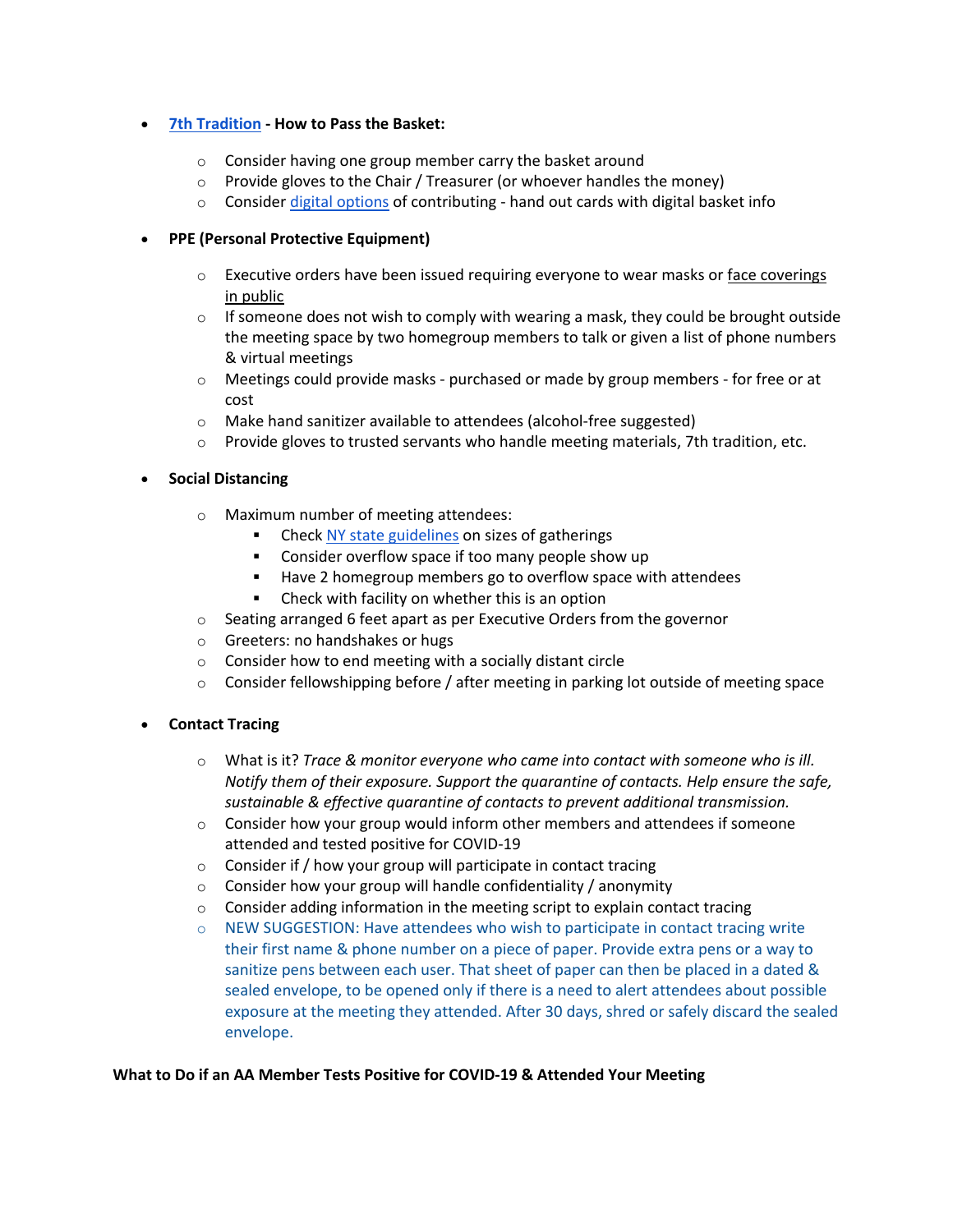- Contact your local Department of Health for guidance
	- o Note: You do **not** have to disclose it is an AA meeting you can simply say "community organization"
- If the group has maintained a list of attendees & their contact information for the date(s) the positive-tested person attended the meeting, notify other attendees anonymously
	- $\circ$  The notification can be as simple as "A person who attended the meeting on <date> has tested positive for COVID-19 & you may wish to contact your physician for additional guidance"
	- $\circ$  Direct attendees to NYS COVID website & suggest 14-day self-isolation as recommended by CDC
- Consider suspending face-to-face meetings for a period of time
	- o Consult local or state health department or CDC guidelines
- Provide basic, anonymous information about the incident to webmaster@aahmbny.org, who can then post information on the COVID-19 page on the HMB Area Website for member awareness. Please include:
	- o Group Name
	- o Group Location
	- o Date(s) that the individual attended the meeting

# **Consider New or Revised Service Opportunities**

- **Spiritual Sanitizer / Safety Person:** wipe down contact surfaces such as chairs, tables, door knobs, etc. prior to & immediately after the meeting
- **Revised Greeter Duties:** hands out 7th Tradition card with online giving options, take-home meeting lists / literature / new meeting protocols / group member phone numbers
- **Designated 7th Tradition Basket Collector:** collects & handles money
- **Coffee server:** if group is still providing coffee, consider appointing one person to handle all coffee service
- **Revised Secretary Duties:** appoint notification duties (see above)
- **GSR / Group Contact:** if group does not have a GSR or group contact on file with Area / District, appoint one to stay abreast of changes / updates related to the Area & District
- **Technology Person:** maintain virtual component to meetings; host virtual meetings & oversee technical component; "spiritual bouncer" for meeting interruptions

# **Our Traditions**

*Above all, each group is asked to consider the AA Principles as the guiding force to a group conscience &, in particular, to pay close attention to the following Traditions:*

**Tradition 1** Our common welfare should come first; personal recovery depends upon A.A. unity. **Tradition 4** Each group should be autonomous except in matters affecting other groups, or A.A. as a whole.

**Tradition 5** Each group has but one primary purpose – to carry its message to the alcoholic who still suffers.

**Tradition 7** Every A.A. group ought to be fully self-supporting, declining outside contributions.